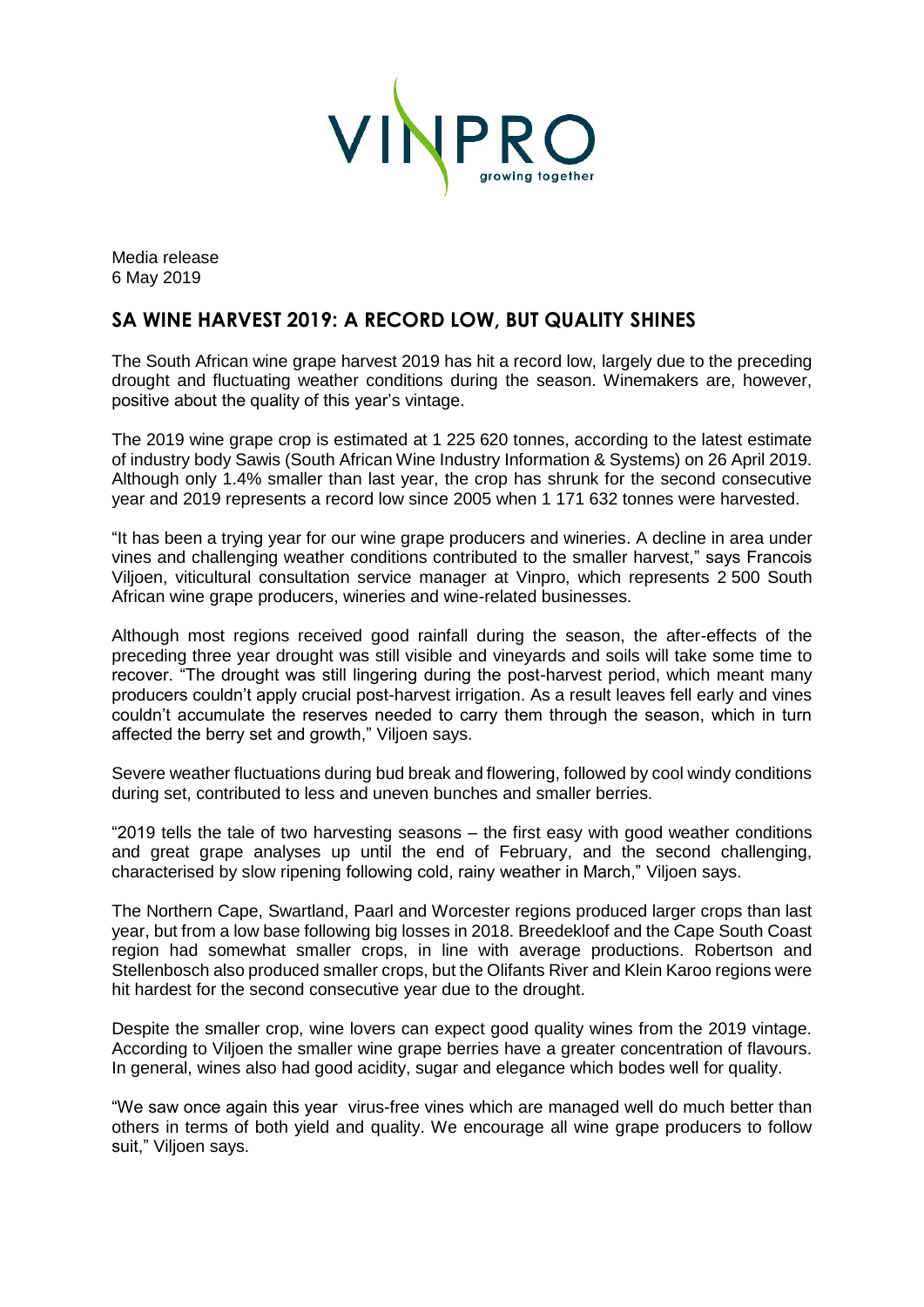The 2019 wine harvest – including juice and concentrate for non-alcoholic purposes, wine for brandy and distilling wine – is expected to amount to 951.8 million litres at an average recovery of 777 litres per tonne of grapes.

South Africa is the eighth biggest wine producer world-wide and produces about 4% of the world's wine. The wine industry contributes R36 billion to the country's gross domestic product (GDP) and employs nearly 290 000 people.

## **2018/19 Growing Season:**

Winter had a late start with good rainfall following a drier than normal post-harvest period in autumn. Despite the good rainfall, warmer than normal temperatures – especially a number of hot days in July – initially led to low cold unit accumulation which in turn contributed to early and uneven bud break in some vineyards. The cold weather returned in August however, which slowed down bud break.

Spring was characterised by big weather fluctuations, which resulted in less, looser and uneven bunches, as well as smaller berries. Vineyards were off to a slow start and growth was erratic due to variations between warm and cold days, as well as cold soil temperatures.

A heat wave at the end of October was followed by cold, windy conditions during the flowering and set phase of many vineyards. This led to unevenness in bunches and berries between vines in the same block and even on the same grapevine. Frequent rain showers in this period also necessitated greater inputs from producers to control diseases such as downy mildew, which in some cases contributed to crop losses.

Weather conditions improved at the onset of summer. Warmer weather in November was conducive to vineyard growth, however berry development couldn't fully catch up. Temperatures were moderate in December and January, followed by an initial hot February, as expected.

The harvesting season kicked off a little later than normal, with warm weather as reflected in the initial grape analyses. The harvest became more challenging, however, as cool, wet conditions dominated from the end of February through March. Many cultivars that ripen later in the season, especially red varietals, struggled to accumulate sugar and were ripe at lower sugar levels.

## **Overview of regions:**

*Breedekloof:* A crop close to that of 2018, despite a challenging harvesting time and unevenness that made it difficult to determine ripeness.

*Cape South Coast:* A smaller, but exceptional quality harvest, as this region was not affected as severely by the drought as other areas.

*Klein Karoo:* A very challenging season, with yields even lower than the previous two years due to the continued drought and hail damage in some areas.

*Northern Cape:* A blessed 2019 season, with higher yields per hectare and promising quality.

*Olifants River:* A second consecutive smaller harvest following a record low in 2018, due to the after-effects of the drought.

*Paarl:* Somewhat bigger yields, however from a low base following a much smaller 2018 crop, due to the preceding drought and weather fluctuations.